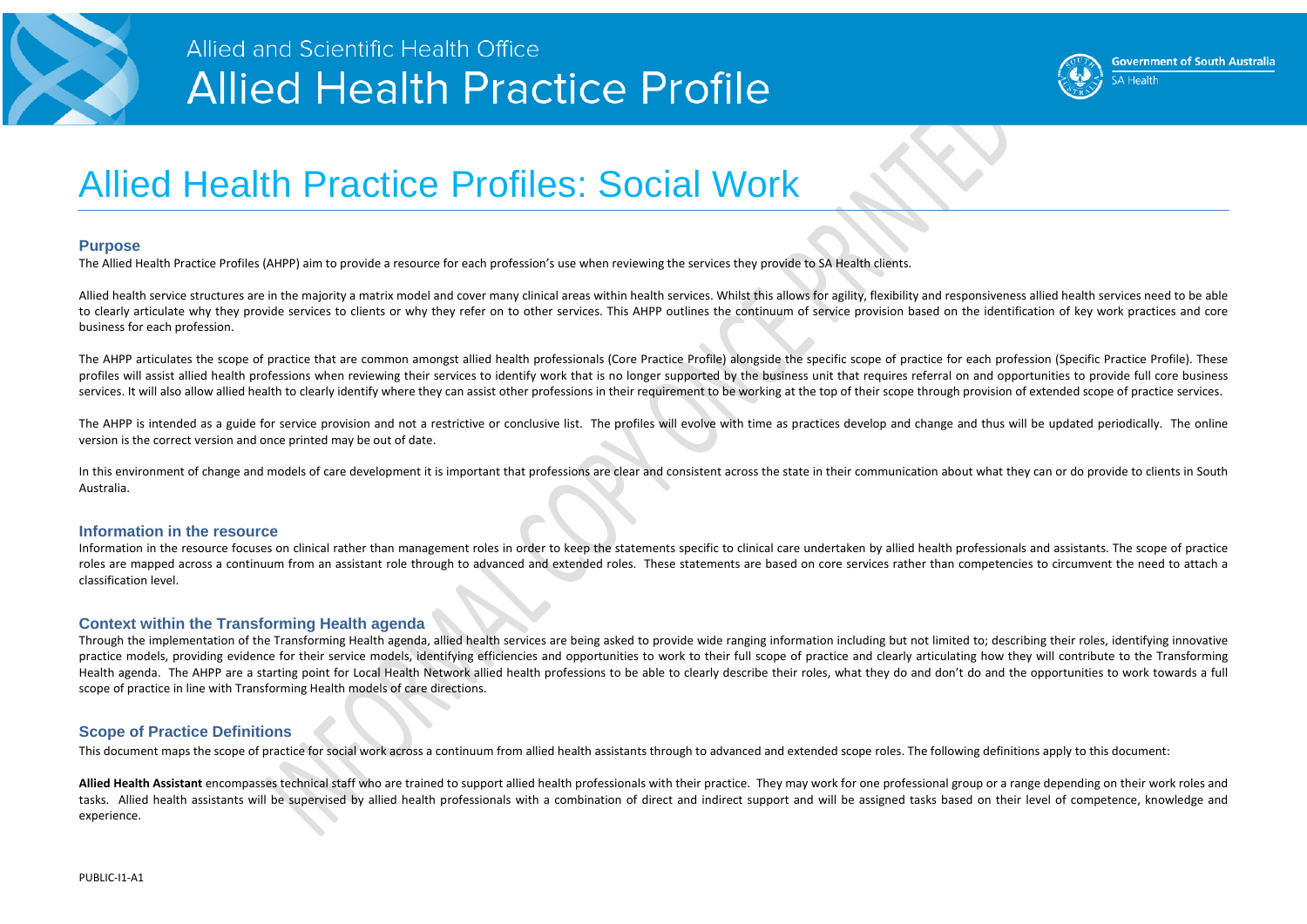<span id="page-1-0"></span>Transition Scope is relevant for clinicians who are new to their profession or new to their role and are developing their core skills. The time a clinician spends in transition will vary from person to person and amongst areas of practice. Clinicians in transition receive intensive support and supervision while they build their competence, skills, knowledge and clinical reasoning skills.

**Consolidation Scope** encompasses a degree of competence, experience and skill that allows the clinician to work relatively autonomously in their work role. They feel confident in their role, have the ability to support others in their skill development and demonstrate effective clinical reasoning and reflective practice relevant to that work role.

Advance Scope of Practice: is a level of practice characterised by an increase in clinical skills, reasoning, critical thinking, knowledge, experience and complexity of service provision so that the practitioner is an expert working **within** the scope of established contemporary practice<sup>[1](#page-1-0)</sup>

Extended Scope of Practice: is a level of practice which incorporates practice beyond the established, contemporary scope of practice. Competencies and training pathways for extended scope roles, for registered and self-regulating allied health professional groups, continue to be refined in South Australia<sup>1</sup>

Patient refers to service users who utilise allied health services. For the purpose of these profiles, patient includes client, consumer, service user, customer and other similar terms

 $\overline{\phantom{a}}$ 

 $1$  Scope of Practice Roles in SA Health Policy Directive. PUBLIC-I1-A1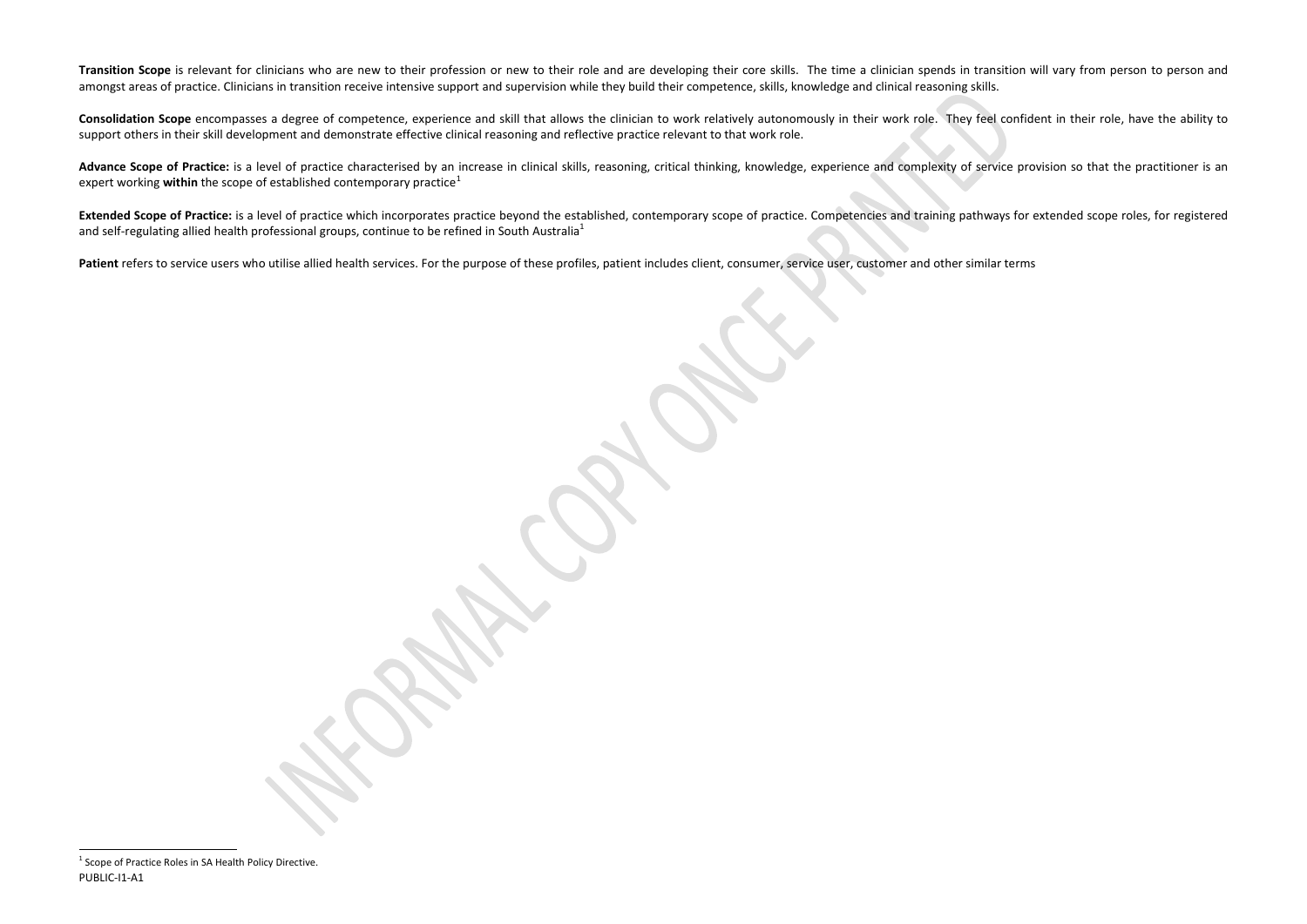# <span id="page-2-0"></span>Allied Health Common Core Practice Profile<sup>[2](#page-2-0)</sup>

|                                             | <b>Allied Health Assistant</b>                                                                                                                                                                                                                                                                                                                                                                                                                                                         | <b>Transition Scope</b>                                                                                                                                                                                                                                                                                                                                                                                                                                                                                                                                                                                                                                                                                                        | <b>Consolidation Scope</b>                                                                                                                                                                                                                                                                                                                                                                                                                                             | <b>Advanced Scope</b>                                                                                                                                                                                                                                                                                                                                                                                | <b>Extended Scope</b>                                                                                                                        |
|---------------------------------------------|----------------------------------------------------------------------------------------------------------------------------------------------------------------------------------------------------------------------------------------------------------------------------------------------------------------------------------------------------------------------------------------------------------------------------------------------------------------------------------------|--------------------------------------------------------------------------------------------------------------------------------------------------------------------------------------------------------------------------------------------------------------------------------------------------------------------------------------------------------------------------------------------------------------------------------------------------------------------------------------------------------------------------------------------------------------------------------------------------------------------------------------------------------------------------------------------------------------------------------|------------------------------------------------------------------------------------------------------------------------------------------------------------------------------------------------------------------------------------------------------------------------------------------------------------------------------------------------------------------------------------------------------------------------------------------------------------------------|------------------------------------------------------------------------------------------------------------------------------------------------------------------------------------------------------------------------------------------------------------------------------------------------------------------------------------------------------------------------------------------------------|----------------------------------------------------------------------------------------------------------------------------------------------|
| <b>Assessment</b>                           | Gathering of background information from<br>case notes/patient to support clinical<br>assessment<br>Gathering routine information from clients,<br>family and service providers<br>Assists AHPs with clinical assessments as<br>directed<br>With appropriate competency based training,<br>conducts basic screening assessments<br>Prepares assessment resources/equipment<br>for instrumental assessments and assists<br>AHPs with equipment operation                                | Complex, comprehensive assessment of<br>patient needs relevant to clinical need with<br>supervision<br>Critically analyse assessment findings in<br>relation to clinical care needs and liaise with<br>team to set priorities and plans with<br>supervision<br>Making valid interpretations of assessment<br>findings based on sound clinical reasoning<br>Use of appropriate evidence based tools<br>Undertakes assessments in order to plan for<br>therapy goals, ongoing care needs, potential<br>to regain independence and suitability for<br>rehabilitation or suitable early intervention<br>approaches<br>Is an active member of the Multi-disciplinary<br>team in assessment, goal planning and<br>discharge planning | Complex, comprehensive assessment of<br>patient needs relevant to clinical need<br>Critically analyse assessment findings in<br>relation to clinical care needs and liaise with<br>team to set priorities and plans<br>Application of a wide range of assessment<br>and therapeutic interventions to clients with<br>complex needs<br>Reviewing and incorporating relevant<br>evidence and/or accepted best practice into<br>the assessment and management of patients | Specialised assessment of<br>patients                                                                                                                                                                                                                                                                                                                                                                | Highly complex and specialised<br>clinical assessment, may take on<br>roles of other professional<br>groups relevant to area of<br>specialty |
| Case<br>management/<br>Care<br>coordination | Assisting with the making of appointments<br>and liaison with other community agencies.<br>Arranging client appointments, making routine<br>reminder calls and following up patient non-<br>attendances as appropriate<br>Monitor patients who are stable and awaiting<br>service provision and provide updates and<br>information as it becomes available<br>Monitor patients in community settings and<br>provide updated information to allied health<br>professionals as available | Actively contribute to ward rounds and/or<br>clinical meetings<br>Contribute to multi-d problem solving<br>Effective communication with patients, carers,<br>and relevant other personnel involved in<br>patient care to facilitate improved health and<br>discharge outcomes<br>Contributes to case management processes<br>providing information based on outcome of<br>comprehensive assessment in conjunction<br>with input from patient, family, carers,<br>multidisciplinary team and service providers.                                                                                                                                                                                                                 | Manages complex case coordination<br>Liaising with other Health Professionals on<br>matters relating to patient care by<br>communicating with the relevant staff and<br>relevant others, as necessary, to ensure<br>patient assessment and treatment by clinician<br>is coordinated and appropriate                                                                                                                                                                    | Coordinates care of highly<br>complex patient groups<br>Coordinates case coordination<br>over multiple services in highly<br>complex and volatile<br>client/clinical environments                                                                                                                                                                                                                    |                                                                                                                                              |
| Intervention                                | Assisting with, and participating in group and<br>individual intervention programs.<br>Assisting with inpatient & outpatient services.<br>Preparing and maintaining therapy<br>rooms/materials and packing up/cleaning<br>therapy rooms/resources as required<br>Carrying out of predetermined programs with<br>patients with direct/indirect supervision<br>Preparing patients for therapy<br>Monitoring patients response to intervention                                            | Complex, multifaceted interventions across a<br>range of clinical areas based on clinical need<br>with supervision<br>Run preprogramed therapy groups for<br>patients in conjunction with other team<br>members or with indirect supervision<br>Goal setting with patients and carers to<br>ascertain therapy priorities and methods<br>Delegating appropriate tasks to assistants<br>ensuring that dedicated tasks are performed                                                                                                                                                                                                                                                                                              | Treatment planning for intervention/support<br>services based on comprehensive<br>assessment<br>Specialised, complex, multifaceted<br>interventions using evidence based practice                                                                                                                                                                                                                                                                                      | Undertakes evidence based<br>practice reviews and critical<br>analysis to determine best<br>practice for a given specialised<br>area or generalist team.<br>Provides direction in regards to<br>intervention strategies, practices<br>and evidence for an allied health<br>department or specialised area<br>Developing new intervention<br>methods based on evidence<br>based practice, technology, |                                                                                                                                              |

 $^2$  All Allied Health Professionals will include these core services in their role PUBLIC-I1-A1

 $\overline{\phantom{a}}$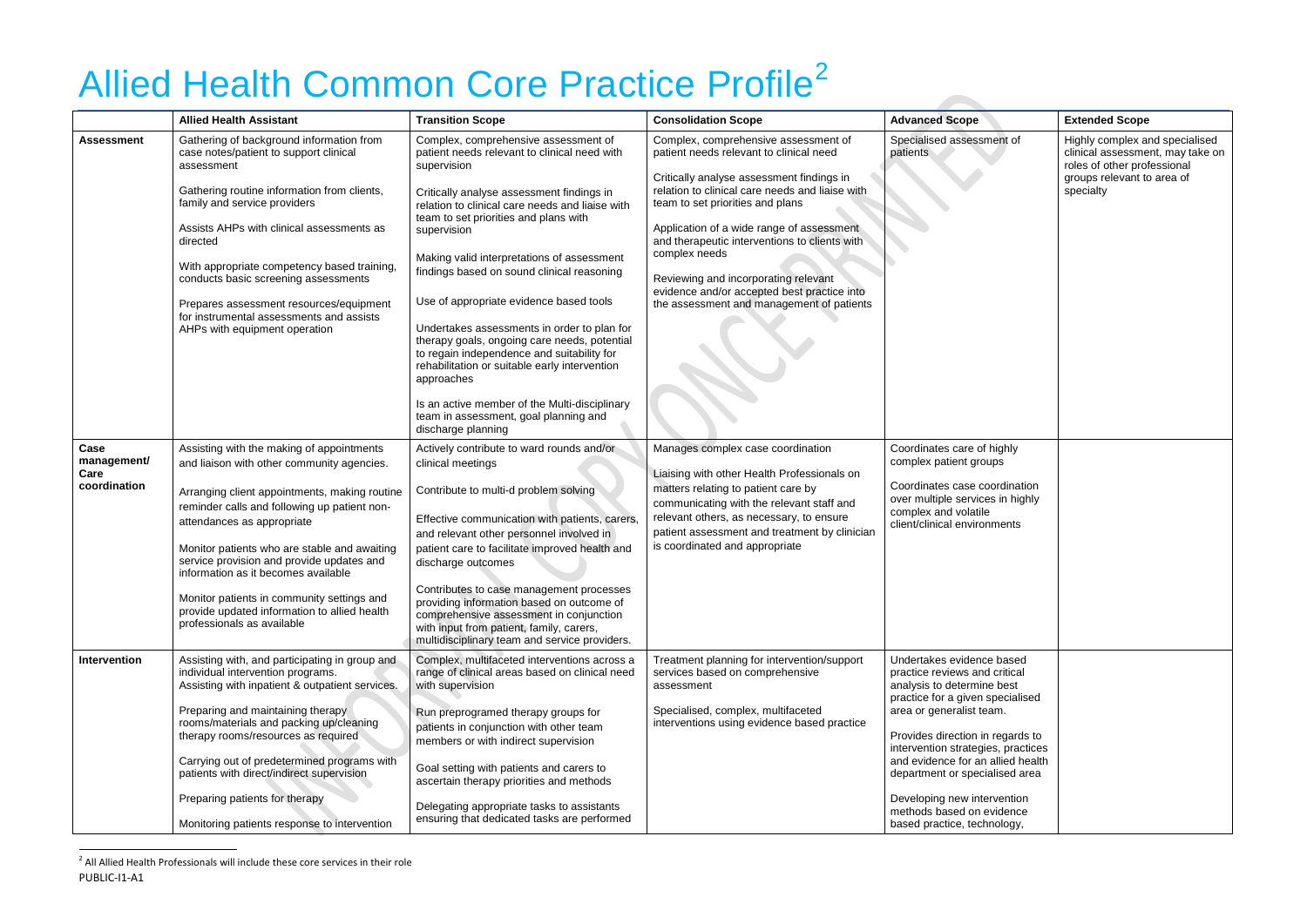|                                              | and modifying to a limited extend to meet<br>patients level of function<br>Liaising with clinicians regarding patient<br>progress and their response to interventions<br>Making of therapy resources<br>Preparing therapy services, rooms, resources<br>etc.<br>Escorting and/or organising transport for<br>patients to/from therapy areas | safely and effectively<br>Sets therapy goals and implements<br>appropriate management/therapy, counselling<br>and education to patients and carers with<br>non-complex needs.<br>Provides programs for AHAs                                                                                                                                                                                                                                                                                                                                                                                                                                                                                                                                               |                                                                                                                                                                                                                                                                                                                     | patient needs and available<br>resources                                                                                        |
|----------------------------------------------|---------------------------------------------------------------------------------------------------------------------------------------------------------------------------------------------------------------------------------------------------------------------------------------------------------------------------------------------|-----------------------------------------------------------------------------------------------------------------------------------------------------------------------------------------------------------------------------------------------------------------------------------------------------------------------------------------------------------------------------------------------------------------------------------------------------------------------------------------------------------------------------------------------------------------------------------------------------------------------------------------------------------------------------------------------------------------------------------------------------------|---------------------------------------------------------------------------------------------------------------------------------------------------------------------------------------------------------------------------------------------------------------------------------------------------------------------|---------------------------------------------------------------------------------------------------------------------------------|
| Interdisciplinary<br>care                    | Articulate role in interdisciplinary team and<br>assist as required                                                                                                                                                                                                                                                                         | Articulate role within interdisciplinary team<br>Seek support from senior members of team<br>as required<br>Working collaboratively with members of<br>other disciplines within the hospital or<br>community setting<br>Contribute effectively to interdisciplinary team<br>planning regarding care and treatment of<br>client<br>Attending and actively participating in ward<br>rounds and/or client meetings                                                                                                                                                                                                                                                                                                                                           | Participate in interdisciplinary clinical and<br>planning activities                                                                                                                                                                                                                                                |                                                                                                                                 |
| <b>Service</b><br>provision<br>/Coordination | Disseminating information to patients<br>Sending/receiving referrals completed by<br>clinician<br>Following up on support services on request<br>Maintains patient appointment scheduling<br>including associated booking system<br>requirements, transport etc.                                                                            | Managing complex needs of patients, carers<br>and families as relevant to caseload with<br>support<br>Identifying required support services<br>Making referrals to support services<br>Contacting support services and other<br>systems to coordinate and collaborate<br>regarding service provision<br>Ensuring appropriate clinical handover for<br>patients being transferred to the care of other<br>professionals using appropriate tools and<br>guidelines relevant to organisation<br>Advising and liaising with external<br>organisations which may require exchange of<br>information on patients to ensure appropriate<br>care of patients by a variety of communication<br>processes involving professionals, family<br>and/or relevant others | Managing complex needs of patients, carers<br>and families as relevant to caseload<br>Manages discipline staff resourcing, goods<br>and services to ensure service needs are met<br>which ensure optimal outcomes for patients,<br>carers and families, other<br>consumers/stakeholders                             | Developing service delivery<br>models/services/clinics based on<br>unmet need<br>Evaluating service delivery<br>models/services |
| <b>Advocating</b>                            |                                                                                                                                                                                                                                                                                                                                             | Provides an integrated approach to patient<br>management through counselling, discussion,<br>educating and training patients, families,<br>carers and staff in specific techniques to be<br>followed<br>Liaises with families/carers, other health                                                                                                                                                                                                                                                                                                                                                                                                                                                                                                        | Advocating for clients and their family within<br>the hospital and when referring to community<br>services and other agencies<br>Encouraging the active participation of<br>patients and their families/ carers in their<br>assessment and treatment, enabling them to<br>achieve the optimal level of independence |                                                                                                                                 |

| available                          |  |
|------------------------------------|--|
|                                    |  |
|                                    |  |
|                                    |  |
|                                    |  |
|                                    |  |
|                                    |  |
|                                    |  |
|                                    |  |
|                                    |  |
|                                    |  |
|                                    |  |
|                                    |  |
|                                    |  |
|                                    |  |
|                                    |  |
|                                    |  |
|                                    |  |
| —<br>e delivery<br>linics based on |  |
|                                    |  |
| delivery                           |  |
|                                    |  |
|                                    |  |
|                                    |  |
|                                    |  |
|                                    |  |
|                                    |  |
|                                    |  |
|                                    |  |
|                                    |  |
|                                    |  |
|                                    |  |
|                                    |  |
|                                    |  |
|                                    |  |
|                                    |  |
|                                    |  |
|                                    |  |
|                                    |  |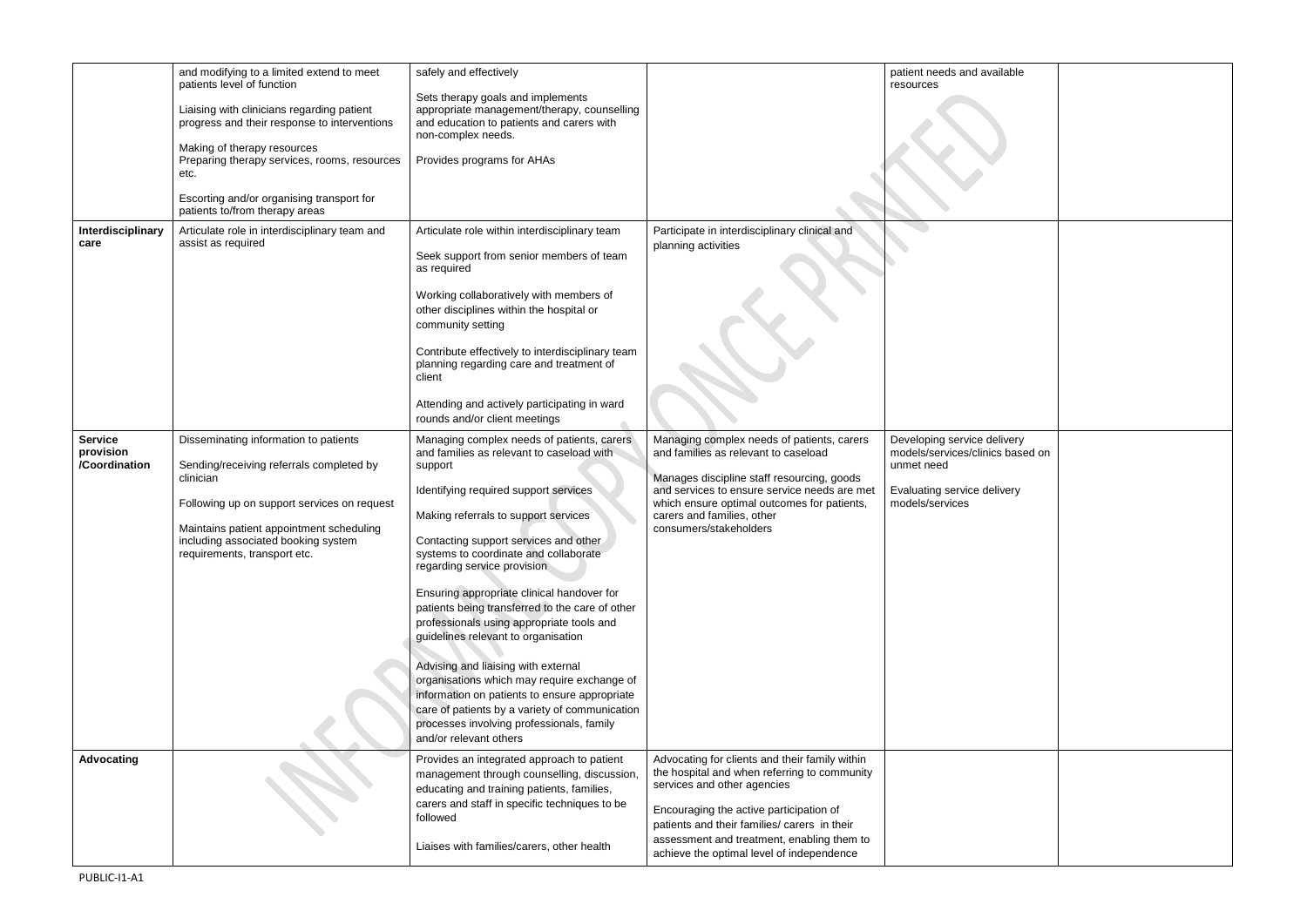|                               |                                                                                                                                                                                                                                                                                                                                                                                                                                      | service staff and relevant community service<br>agencies with regards to assessment findings<br>and recommended management plans.<br>Advocates for clients and their family in order<br>to access appropriate ongoing management<br>e.g. referral to community services and<br>agencies                                                                                                | Implements new initiatives which improve<br>outcomes for patients, families and / or<br>community, involving consumers in<br>consultation and development of relevant<br>policies and procedures                                               |                                                                                                                                                                                                                                                                        |  |
|-------------------------------|--------------------------------------------------------------------------------------------------------------------------------------------------------------------------------------------------------------------------------------------------------------------------------------------------------------------------------------------------------------------------------------------------------------------------------------|----------------------------------------------------------------------------------------------------------------------------------------------------------------------------------------------------------------------------------------------------------------------------------------------------------------------------------------------------------------------------------------|------------------------------------------------------------------------------------------------------------------------------------------------------------------------------------------------------------------------------------------------|------------------------------------------------------------------------------------------------------------------------------------------------------------------------------------------------------------------------------------------------------------------------|--|
| <b>Discharge</b><br>planning  | Delivering resources or information to patients<br>Giving routine information about services in<br>the community                                                                                                                                                                                                                                                                                                                     | Makes referrals to external service providers<br>and coordinates care for discharge<br>Referrals are accepted and responded to by<br>community agencies<br>Ensures relevant and appropriate clinical<br>handover and completion of appropriate<br>discharge documentation<br>Contacts support services to coordinate<br>service provision<br>Contributes to complex discharge planning | Leads complex discharge planning                                                                                                                                                                                                               | Applies expert clinical knowledge<br>in regards patient care to ensure<br>safe and sustainable discharge<br>across a range of highly complex<br>patient needs                                                                                                          |  |
| <b>Documentation</b>          | Assisting the inpatient staff by helping to<br>prepare documentation and supportive<br>resource information.<br>Documentation in medical records, and<br>written and verbal reporting on intervention<br>Document service provision/education/<br>resources/ equipment provided to patients<br>Documents clinical handover to other care<br>providers using established systems<br>Adheres to minimum standards for<br>documentation | Documented evidence of intervention in case<br>notes<br>Document assessment findings, intervention<br>outcomes, discharge plans, family/carer<br>needs/concerns, ongoing needs and potential<br>barriers for discharge/recovery                                                                                                                                                        | Provision of high quality written<br>reports/assessment to be included in case<br>notes<br>Completes appropriate documentation as per<br>allied health, discipline and service guidelines                                                      | Writes proformas, guidelines and<br>standards for documentation<br>Support staff with complex<br>documentation needs<br>Document data, patient<br>outcomes, discharge planning<br>outcomes, barriers to discharge<br>etc for management or hospital<br>wide committees |  |
| <b>Supervision</b>            | Participates in direct and indirect supervision<br>activities                                                                                                                                                                                                                                                                                                                                                                        | Participate in supervision, performance<br>appraisal, professional development, clinical<br>reflection<br>Supervise students as appropriate<br>Seeking guidance and supervision from<br>experienced staff when more complex<br>problem solving, professional decision<br>making and practice skills are required                                                                       | Participate in supervision, performance<br>appraisal, professional development, clinical<br>reflection<br>Supervise students and clinical staff as<br>required<br>Provide professional supervision and<br>management to clinicians within team | Participate in supervision,<br>performance appraisal,<br>professional development,<br>clinical reflection<br>Supervise supervisors<br>Coordinate and supervise<br>student supervision program<br>Conduct performance appraisals                                        |  |
| Quality<br>assurance<br>/Risk | Collection and analysis of data to provide<br>information on patient progress or services<br>Participation in team quality activities,<br>research and evaluation<br>Maintaining required statistics,<br>recording accurate and timely workload data<br>Develops resources e.g. handouts                                                                                                                                             | Participating in quality improvement activities,<br>research and performance enhancement<br>programs<br>Contributing to the development of<br>departmental and organisational procedures<br>and policies<br>Actively promote contribution of allied health                                                                                                                             | Participate in quality management, quality<br>assurance and risk management activities<br>Contribute to service development<br>Encourage and foster positive culture and<br>safe work environment<br>Work in collaboration with other health   | Develop and implement quality,<br>risk management projects and<br>monitor quality of service<br>provision<br>Develop and maintain an<br>appropriate system of referral<br>and work allocation ensuring<br>equitable distribution of workload<br>within the team        |  |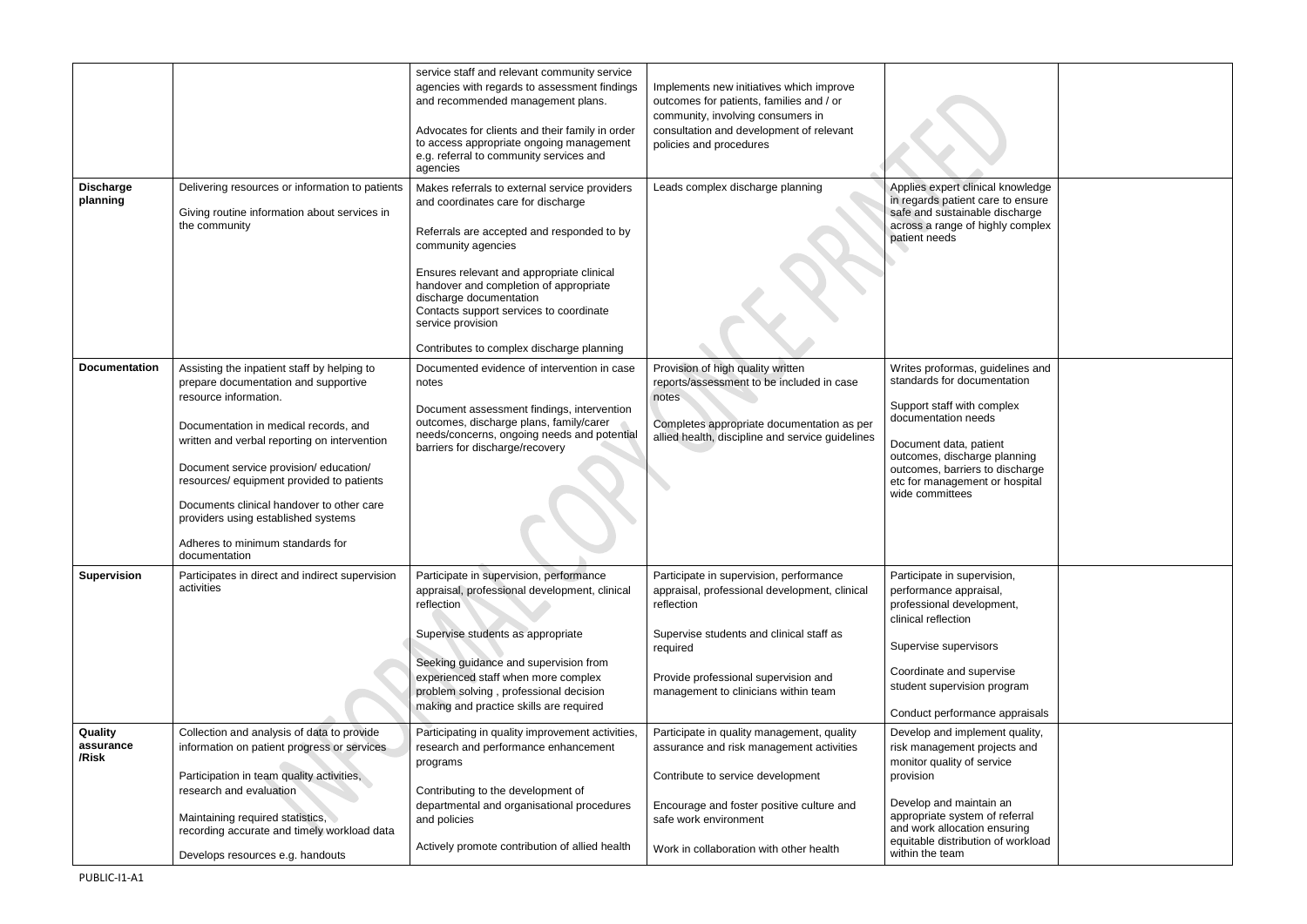|                                    |                                                                                                                                                                                                                                                                                                                                                                                                                                                                                       | staff to the delivery of high quality health care<br>Contribute to service development and<br>planning<br>Evaluate own practice                                                                                                                                                                                          | professionals to achieve optimal client<br>outcomes<br>Develop and foster a culturally appropriate,<br>respectful and safe work place                                                                                                                                                                                                                   | Developing and maintaining<br>team priority setting<br>Monitoring workloads and<br>practice standards through<br>regular supervision<br>Represent team/service at<br>working parties/committees as<br>required<br>Conducting relevant research<br>and promulgating the results<br>Leading and supporting team<br>members in conducting research<br>and evaluation activities |                                                                                                     |
|------------------------------------|---------------------------------------------------------------------------------------------------------------------------------------------------------------------------------------------------------------------------------------------------------------------------------------------------------------------------------------------------------------------------------------------------------------------------------------------------------------------------------------|--------------------------------------------------------------------------------------------------------------------------------------------------------------------------------------------------------------------------------------------------------------------------------------------------------------------------|---------------------------------------------------------------------------------------------------------------------------------------------------------------------------------------------------------------------------------------------------------------------------------------------------------------------------------------------------------|------------------------------------------------------------------------------------------------------------------------------------------------------------------------------------------------------------------------------------------------------------------------------------------------------------------------------------------------------------------------------|-----------------------------------------------------------------------------------------------------|
| Professional<br><b>Development</b> | Maintaining and developing knowledge and<br>skills in relation to position requirements<br>Undertakes Credentialing / competency<br>training for advanced AHA roles e.g. swallow<br>screening.                                                                                                                                                                                                                                                                                        | Maintaining and developing clinical and<br>professional knowledge and skills<br>Participating in departmental and<br>organisational professional development<br>programs<br>Complete annual professional plan and<br>training as required to maintain<br>registration/professional association<br>membership as required | Professional development undertaken and<br>where relevant, current approaches are<br>integrated into clinical practice<br>Understand and identify professional<br>strengths, limitations and challenges<br>Complete annual professional plan and<br>training as required to maintain<br>registration/professional association<br>membership as required |                                                                                                                                                                                                                                                                                                                                                                              |                                                                                                     |
| <b>Education /</b><br>Research     | Support group work planning and<br>interventions<br>Prepare for education sessions as directed by<br>clinician<br>Provide research support to implement<br>research projects such as collection of data                                                                                                                                                                                                                                                                               | Contribute under direct supervision to<br>development of research proposal<br>Conduct literature reviews to support<br>research proposal<br>Collection and collation of data<br>Run pre-prepared education sessions for<br>patients and their families/community<br>members/staff                                        | Develop a research proposal and implement<br>with direct support<br>Conduct research into current practice<br>standards<br>Run education sessions/clinics/presentations<br>on a range of topics relevant to clinical<br>expertise for staff, consumers, community<br>groups, students                                                                   | Provide education to other health<br>professionals in relation to<br>advanced roles and tasks<br>Developing an education<br>strategy for a local health<br>network or department<br>Lead research projects requiring<br>ethics approval, organisational<br>support or specialised research<br>skills                                                                         | Provide education to other health<br>professionals in relation to<br>extended scope roles and tasks |
| Equipment<br><b>Provision</b>      | Maintains equipment required for services<br>Assists therapists in the issue and adjustment<br>of equipment/aids for patients<br>Assists clinicians in operation of equipment<br>for instrumental assessment.<br>Cleans and maintains clinical equipment.<br>Key equipment reprocessing including<br>cleaning and high level disinfection of clinical<br>equipment with appropriate training.<br>Assists with ordering and supply of patient<br>equipment and general clinic supplies |                                                                                                                                                                                                                                                                                                                          |                                                                                                                                                                                                                                                                                                                                                         |                                                                                                                                                                                                                                                                                                                                                                              |                                                                                                     |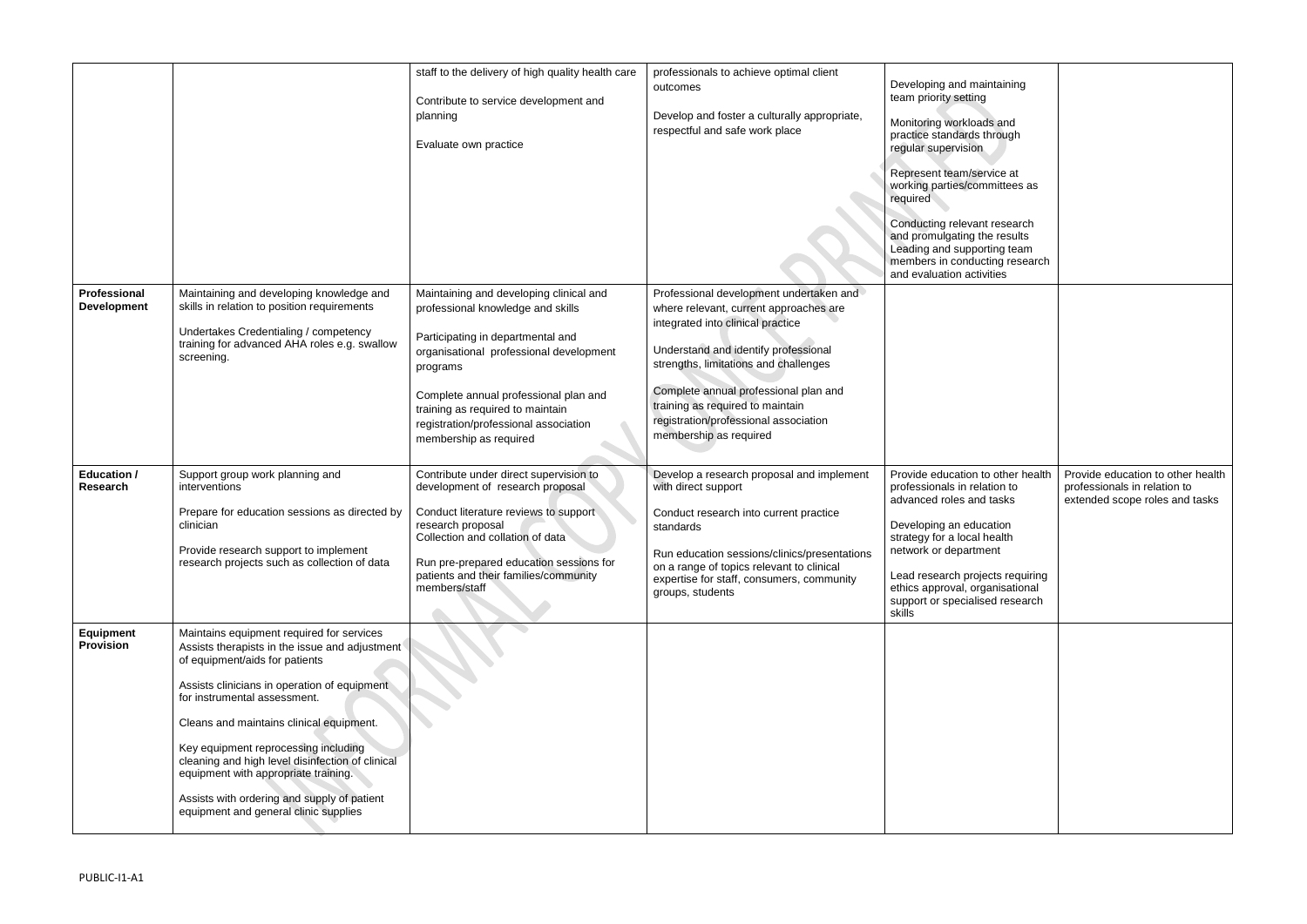# Social Work Specific Practice Profile<sup>[3](#page-6-0)</sup>

The social work profession facilitates social change and development, social cohesion, and the empowerment and liberation of people. Principles of social justice, human rights, collective responsibility and respect for diversities are central to social work. Underpinned by theories of social work, social sciences, humanities and indigenous knowledges, social work engages people and structures to address life challenges and enhance wellbeing*[4](#page-6-1) .*

Social workers in health care provide a unique and multidimensional service to patients. They are concerned with the social, cultural, economic, psychological, emotional, political, legal and environmental factors affecting the health and wellbeing of individuals. They work with people who are vulnerable because of physical, emotional, psychological or environmental difficulties as work to maximize their recovery with the broader healthcare team<sup>[5](#page-6-2)</sup>.

| <b>Social Work</b>                           | <b>Allied Health Assistant</b>                                                                                                                                                                                                                                            | <b>Transition Scope</b>                                                                                                                                                                                                                                                                    | <b>Consolidation Scope</b>                                                                                                                                                                                                                                                                                                                                                                                                                                                                                                                       | <b>Advanced Scope</b>                                                                                                                                                                                | <b>Extended Scope</b> |
|----------------------------------------------|---------------------------------------------------------------------------------------------------------------------------------------------------------------------------------------------------------------------------------------------------------------------------|--------------------------------------------------------------------------------------------------------------------------------------------------------------------------------------------------------------------------------------------------------------------------------------------|--------------------------------------------------------------------------------------------------------------------------------------------------------------------------------------------------------------------------------------------------------------------------------------------------------------------------------------------------------------------------------------------------------------------------------------------------------------------------------------------------------------------------------------------------|------------------------------------------------------------------------------------------------------------------------------------------------------------------------------------------------------|-----------------------|
| Engagement                                   | Positive engagement of clients                                                                                                                                                                                                                                            | Tunes into client issues<br>Actively engages clients in variety of settings with                                                                                                                                                                                                           | Tunes into client issues from prior information before<br>seeing client                                                                                                                                                                                                                                                                                                                                                                                                                                                                          | Ability to successfully engage non-voluntary<br>clients                                                                                                                                              |                       |
|                                              |                                                                                                                                                                                                                                                                           | understanding of verbal and non-verbal cues                                                                                                                                                                                                                                                | Exhibits range skills and qualities that allow clients<br>to build trust quickly                                                                                                                                                                                                                                                                                                                                                                                                                                                                 | Minimises power differential in relationships<br>through working in client centred partnership                                                                                                       |                       |
|                                              |                                                                                                                                                                                                                                                                           | Uses empathy, genuineness and respect<br>Builds rapport with client in assessment phase                                                                                                                                                                                                    | Engage and draw out client on taboo topics                                                                                                                                                                                                                                                                                                                                                                                                                                                                                                       |                                                                                                                                                                                                      |                       |
| <b>Assessment</b>                            | Assess eligibility of patients for<br>financial assistance from the<br>hospital and external agencies<br>Triage of "walk ins"                                                                                                                                             | Effective and efficient psychosocial assessment<br>with indirect supervision<br>Use of appropriate evidence based tools<br>Assessment of psycho-social/emotional/mental<br>health issues under indirect supervision<br>Awareness of cultural or family of origin factors<br>on functioning | Conduct comprehensive biopsychosocial<br>assessments of complex psychosocial/emotional/<br>mental health issues including understanding and<br>engagement of cultural and/or family of origin factors<br>in functioning of client system<br>Treatment planning for intervention/support services<br>based on comprehensive assessment<br>Apply a wide range of assessment and therapeutic<br>interventions to clients with complex needs<br>Critically analyse/evaluate clinical care issues<br>Uses & articulates coherent assessment framework | Assessment of highly complex and multiple<br>psycho-social/emotional/mental health issues,<br>including risk assessments in collaboration<br>with psychiatric services                               |                       |
| Case<br>management<br>/Care<br>coordination  | Monitor patients who are stable<br>and awaiting service provision or<br>residential care placement and<br>provide updates and information<br>as it becomes available<br>Routine reviews using structured<br>questioning for country patients<br>awaiting transplants etc. | Case management role is undertaken within the<br>multidisciplinary treatment team in relation to<br>complex discharge planning needs<br>Coordinate/initiate case meetings where<br>necessary                                                                                               | Case management role is undertaken within the<br>multidisciplinary treatment team in relation to<br>complex discharge planning needs                                                                                                                                                                                                                                                                                                                                                                                                             | Case management of 'high stakes' patients,<br>potentially in collaboration with less<br>experienced workers. e.g. DSA patients<br>requiring housing<br>Specialised skills in psycho-geriatric issues |                       |
| Intervention                                 |                                                                                                                                                                                                                                                                           |                                                                                                                                                                                                                                                                                            |                                                                                                                                                                                                                                                                                                                                                                                                                                                                                                                                                  |                                                                                                                                                                                                      |                       |
| <b>Service</b><br>provision/<br>Coordination | Maintaining good networks with<br>external welfare agencies                                                                                                                                                                                                               | Identifying and arranging required social support<br>services                                                                                                                                                                                                                              | Formulation of effective intervention plans in<br>partnership with the client                                                                                                                                                                                                                                                                                                                                                                                                                                                                    | Coordinating and advocating for support<br>services for entire groups of patients, i.e. the<br>stranded patient, young disabled etc.                                                                 |                       |
|                                              |                                                                                                                                                                                                                                                                           | Apply ethical decision-making skills to issues<br>specific to clinical social work                                                                                                                                                                                                         | Managing complex social support needs for<br>patients, carers and families<br>Uses judicious self-disclosure to aid intervention                                                                                                                                                                                                                                                                                                                                                                                                                 | Provide consultation and education on<br>psycho-social issues to other team members                                                                                                                  |                       |
|                                              |                                                                                                                                                                                                                                                                           |                                                                                                                                                                                                                                                                                            |                                                                                                                                                                                                                                                                                                                                                                                                                                                                                                                                                  |                                                                                                                                                                                                      |                       |

<sup>&</sup>lt;sup>3</sup> Specific Social Work roles will provide a range of these core services

l

<span id="page-6-2"></span><span id="page-6-1"></span><span id="page-6-0"></span>

|                                                                      | <b>Extended Scope</b> |
|----------------------------------------------------------------------|-----------------------|
| gage non-voluntary                                                   |                       |
| ntial in relationships<br>centred partnership                        |                       |
| mplex and multiple<br>/mental health issues,<br>nts in collaboration |                       |
| igh stakes' patients,<br>on with less<br>g. DSA patients             |                       |
| cho-geriatric issues                                                 |                       |
|                                                                      |                       |
| ating for support<br>s of patients, i.e. the<br>disabled etc.        |                       |
| d education on<br>other team members                                 |                       |

<sup>4</sup> Australian Association of Social Workers (AASW) 2013, What is social work? Accessed online 27/8/2015<https://www.aasw.asn.au/information-for-the-community/what-is-social-work>

<sup>&</sup>lt;sup>5</sup> Australian Association of Social Workers Queensland (AASW QLD) 2014, Queensland branch position paper on the role of social work in health care, accessed online 31/8/2015 [www.aasw.asn.au](http://www.aasw.asn.au/) Canberra, Australia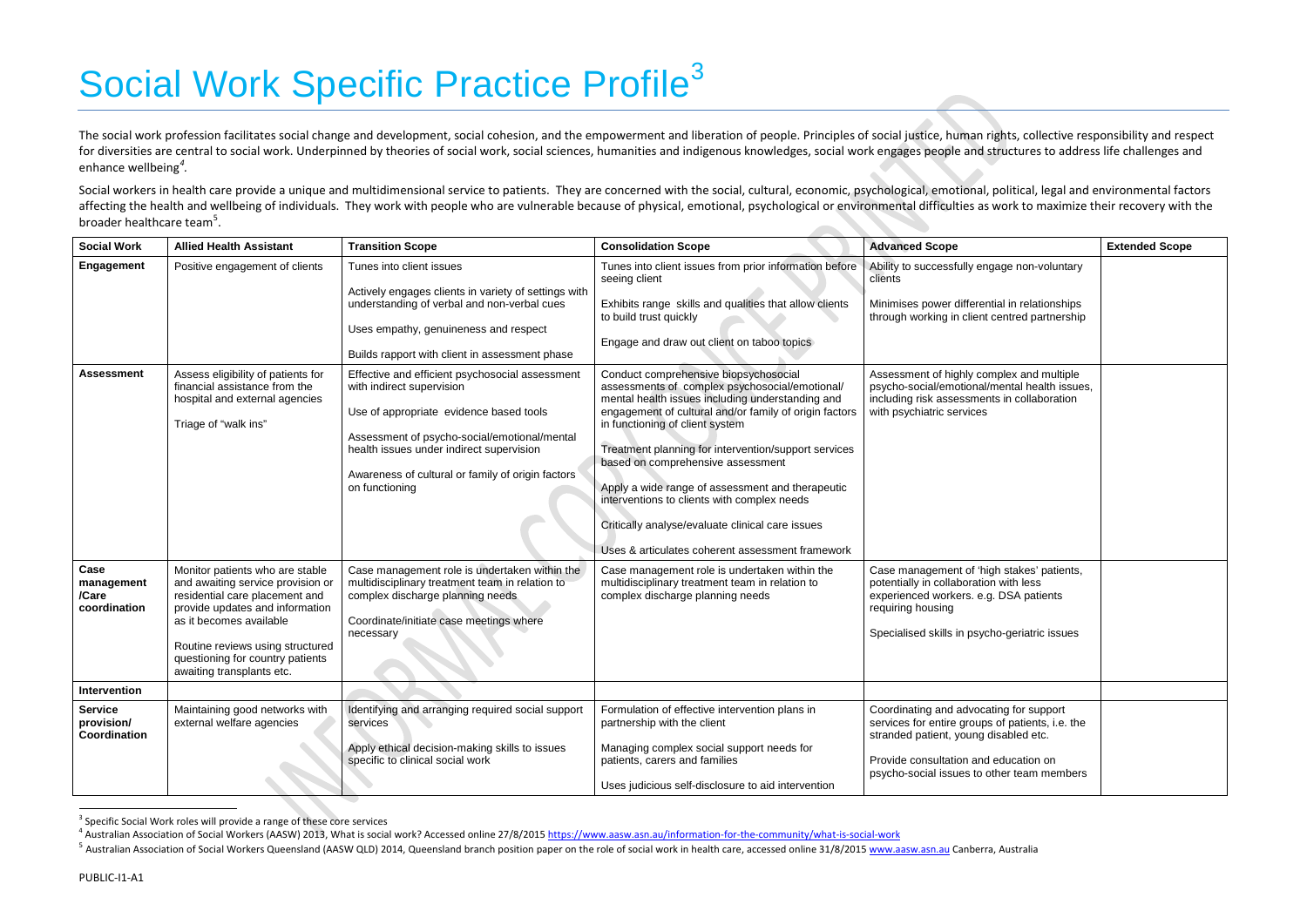|                                                                 |                                                                                                                                                                          |                                                                                                                                                                                                                                                                                                                                                                                                                                                             |                                                                                                                                                                                                                                                                                                                                                                                                                                                                                                                                                                                                                                                                                                                                                                             | Developing new support services in<br>conjunction with service providers based on<br>clinical needs of patient groups                                                                                                                                                                                                                                                                                                                                                                                                      |                                                                                                                                  |
|-----------------------------------------------------------------|--------------------------------------------------------------------------------------------------------------------------------------------------------------------------|-------------------------------------------------------------------------------------------------------------------------------------------------------------------------------------------------------------------------------------------------------------------------------------------------------------------------------------------------------------------------------------------------------------------------------------------------------------|-----------------------------------------------------------------------------------------------------------------------------------------------------------------------------------------------------------------------------------------------------------------------------------------------------------------------------------------------------------------------------------------------------------------------------------------------------------------------------------------------------------------------------------------------------------------------------------------------------------------------------------------------------------------------------------------------------------------------------------------------------------------------------|----------------------------------------------------------------------------------------------------------------------------------------------------------------------------------------------------------------------------------------------------------------------------------------------------------------------------------------------------------------------------------------------------------------------------------------------------------------------------------------------------------------------------|----------------------------------------------------------------------------------------------------------------------------------|
| Accommodation                                                   | Coordinating residential care<br>placements<br>Communicating with housing<br>services for waitlisted patients<br>awaiting accommodation                                  | Referring to SACAT, Housing SA and other<br>accommodation organisations as required                                                                                                                                                                                                                                                                                                                                                                         | Managing patients, carers and families with complex<br>accommodation needs                                                                                                                                                                                                                                                                                                                                                                                                                                                                                                                                                                                                                                                                                                  | Managing the accommodation needs of an<br>entire patient group with highly complex<br>needs                                                                                                                                                                                                                                                                                                                                                                                                                                |                                                                                                                                  |
| Grief, loss,<br>adjustment<br>assessment and<br>support         | Provides practical support in<br>response to social work request<br>Disseminating pre-packaged<br>information<br>Communicating grief and loss<br>issues to social worker | Assessment of grief and loss issues with support<br>of supervisor<br>Provision of basic counselling and support                                                                                                                                                                                                                                                                                                                                             | Provision of simple/complex grief, loss or adjustment<br>assessment and support                                                                                                                                                                                                                                                                                                                                                                                                                                                                                                                                                                                                                                                                                             | Management of complicated/unmanaged<br>grief, loss, adjustment matters<br>Addressing issues of chronic sorrow<br>associated with grief and loss                                                                                                                                                                                                                                                                                                                                                                            | Management of<br>maladjusted/ multiple/<br>cognitive-behavioural<br>grief, loss or<br>adjustment<br>assessment and<br>management |
| End of life (EOL)<br>planning                                   | Dissemination of information<br>packs<br>Assisting patients/carers/families<br>lodge necessary paperwork                                                                 | Educating patients, carers and families about<br>advanced care planning/directives<br>Assisting families to understand and prepare for<br>bereavement, where to locate community<br>resources, how to ask for assistance, and<br>navigate the government and non-government<br>organisation (NGO) systems following death<br>Assisting patients and families to develop<br>Advanced care directives and resuscitation plans<br>as required with supervision | Supporting families/carers where there is no<br>advanced care directives and the patient does not<br>have capacity to make their own decisions<br>Supporting/advocating families/carers to enact<br>advanced care directives<br>Supporting staff to undertake crucial conversations<br>regarding EOL and preparation for death and<br>withdrawal of care, case conferencing participation<br>Assisting patients and families to develop Advanced<br>care directives and resuscitation plans as required<br>Provision of education regarding EOL                                                                                                                                                                                                                             | Training and educating all staff within scope<br>of practice in how to undertake sensitive<br>conversations around EOL needs,<br>preparation for death, withdrawal of life<br>support, bereavement issues, risk factors for<br>and indicators of complex grief in the<br>caregiver/family member<br>Working across services and community to<br>promote the need for EOL preparation in all<br>age groups<br>Working in partnership and developing<br>initiatives to promote EOL issues across<br>services and communities |                                                                                                                                  |
| Patients who<br>have attempted<br>or plan to<br>attempt suicide |                                                                                                                                                                          | Mental state examination with support as<br>required<br>Identifying services/ care in place                                                                                                                                                                                                                                                                                                                                                                 | Assessment, intervention, support and referral for<br>patients who have attempted suicide or who plan to<br>attempt suicide<br>Comprehensive Mental State Examination and<br>monitoring                                                                                                                                                                                                                                                                                                                                                                                                                                                                                                                                                                                     |                                                                                                                                                                                                                                                                                                                                                                                                                                                                                                                            |                                                                                                                                  |
| Child safety and<br>wellbeing                                   | Mandatory notifier                                                                                                                                                       | Staff are aware of their legal obligations to report<br>a high risk pregnancy/birth of infant and<br>suspicion of child abuse/ neglect<br>Recognise signs and symptoms of abuse or<br>neglect<br>Accurate reporting of suspected child abuse/<br>neglect to Families SA as required                                                                                                                                                                         | Providing assessment and support for children and<br>families with child protections issues<br>Communicating with Families SA and child<br>protection services re patient/family needs, concerns<br>and plans<br>Organising and coordinating Case Conferences<br>regarding child protection issues<br>Coordinating communication and liaison between<br>acute sector and Families SA and/or child protection<br>agencies services<br>Engagement of parents/carers of high risk<br>infants/children (including unborn) to develop safety<br>plans for infant/child<br>Knowledge of child protection system and processes<br>including Youth Court Orders, Investigation and<br>assessment orders, Removals of infants/children<br>and Guardianship of the Minister processes | Specialised skills in relation to child, youth<br>and adult mental health<br>Engagement of disengaged non-voluntary<br>parents/carers of infants/children to ensure<br>develop safety plans for infant/child<br>Therapeutic interventions to improve<br>parenting capacity and reflective function in<br>care of high risk infants/children<br>Identifying and developing solutions to system<br>level gaps around child protection<br>Providing training to other staff about child<br>protection issues                  | Able to support/advise<br>other professionals on<br>child protection issues                                                      |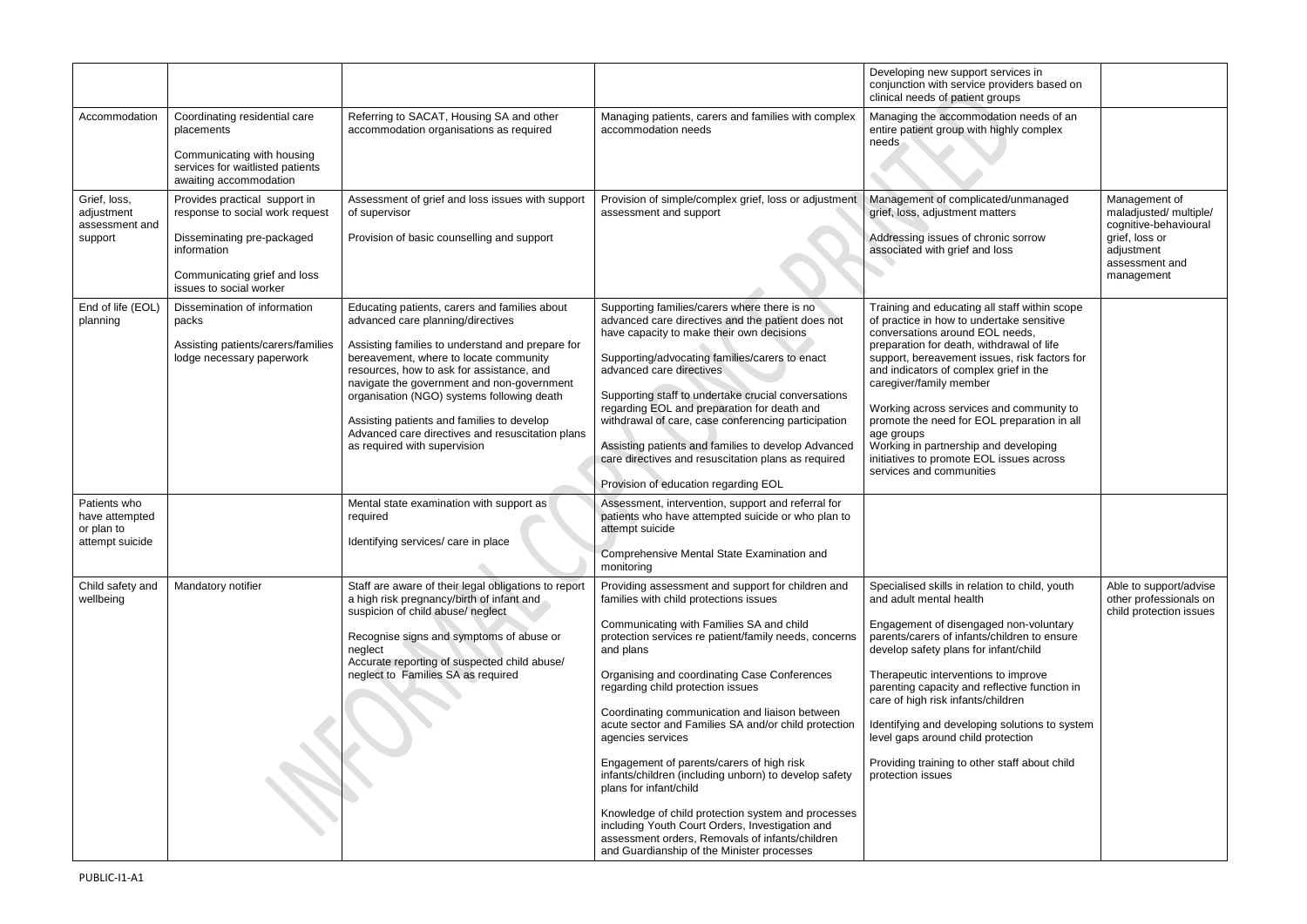|                                                                            |                                                                                                   |                                                                                                                                                                                                                            | Collaboration with Families SA to ensure effective<br>safety plans for high risk infants/children upon<br>discharge from health services                                                                                                                                              |                                                                                                                                                                                                                                                                                                                                                                                                                                                                                                                                                                                                                                     |
|----------------------------------------------------------------------------|---------------------------------------------------------------------------------------------------|----------------------------------------------------------------------------------------------------------------------------------------------------------------------------------------------------------------------------|---------------------------------------------------------------------------------------------------------------------------------------------------------------------------------------------------------------------------------------------------------------------------------------|-------------------------------------------------------------------------------------------------------------------------------------------------------------------------------------------------------------------------------------------------------------------------------------------------------------------------------------------------------------------------------------------------------------------------------------------------------------------------------------------------------------------------------------------------------------------------------------------------------------------------------------|
| Trauma / Crisis                                                            | Disseminating pre-packaged<br>information<br>Sourcing and stocking of trauma<br>information packs | General support to victims/families/carers                                                                                                                                                                                 | Counselling/debriefing/supporting patients, carers<br>and families following trauma                                                                                                                                                                                                   | Supporting multidisciplinary team members<br>who have been exposed to trauma directly or<br>indirectly<br>Supporting patients, families, carers,<br>members of the public following<br>major/multiple trauma<br>Specialised expertise in working with trauma<br>across the age spectrum which contributes to<br>better outcomes for individuals and<br>communities<br>Providing high level SW services entailing<br>crisis intervention, social assessment, therapy<br>and counselling techniques, negotiation and<br>mobilisation of community resources<br>Participate in counter disaster activities and<br>training as required |
| Severe loss of<br>capacity/decisio<br>n making<br>abilities                |                                                                                                   | Identification of potential capacity issues<br>Referring to South Australian Civil and<br>Administrative Tribunal (SACAT) and<br>coordinating SACAT process where necessary                                                | Coordinating multidisciplinary assessment of<br>capacity and making recommendations for care<br>needs/legal advocacy<br>Coordinating/negotiating guardianship/power of<br>attorney responsibilities                                                                                   |                                                                                                                                                                                                                                                                                                                                                                                                                                                                                                                                                                                                                                     |
| Homelessness                                                               | Disseminating pre-packaged<br>information                                                         | Referring to homelessness services                                                                                                                                                                                         | Providing comprehensive assessment of patient<br>needs and issues relating to homelessness<br>Linking patients with support services                                                                                                                                                  |                                                                                                                                                                                                                                                                                                                                                                                                                                                                                                                                                                                                                                     |
| Victims of crime                                                           |                                                                                                   | Identifying potential victims of crime and<br>reporting to supervisor                                                                                                                                                      | Supporting in the reporting of crimes<br>Advocating for victims of crime as required<br>Providing counselling services                                                                                                                                                                |                                                                                                                                                                                                                                                                                                                                                                                                                                                                                                                                                                                                                                     |
| Lack of family<br>support/complex<br>family issues                         |                                                                                                   | Identifying complex family/carer needs<br>Supporting patients/ carers/ families with indirect<br>supervision                                                                                                               | Coordinating/ supporting family<br>mediation/discussion                                                                                                                                                                                                                               |                                                                                                                                                                                                                                                                                                                                                                                                                                                                                                                                                                                                                                     |
| Domestic/family<br>violence<br>/ Abuse of<br>vulnerable<br>patients/carers |                                                                                                   | Identifying domestic/family violence/abuse and<br>reporting to relevant senior social worker for<br>support in management and assessment<br>Undertake risk assessment and referral with<br>support of senior social worker | Providing counselling and support to victims of<br>abuse<br>Advocating for victims of abuse in relation to service<br>provision, accommodation, criminal charges etc.<br>Undertake Domestic violence risk assessment and<br>referral<br>Undertake Family Safety Framework Assessments | Specialised skills in relation to child abuse,<br>neglect, elder abuse, domestic and family<br>violence                                                                                                                                                                                                                                                                                                                                                                                                                                                                                                                             |
| High level stress<br>of vulnerable<br>patients/carers                      |                                                                                                   |                                                                                                                                                                                                                            | Assessment of psycho/social/emotional needs and<br>stressors<br>Identification of stress management strategies<br>Coordinating family/carer/patient needs in regard to<br>stressors                                                                                                   |                                                                                                                                                                                                                                                                                                                                                                                                                                                                                                                                                                                                                                     |

| ary team members<br>to trauma directly or                                         |  |
|-----------------------------------------------------------------------------------|--|
| ilies, carers,<br><b>Ilowing</b>                                                  |  |
| working with trauma<br>which contributes to<br><i>r</i> iduals and                |  |
| services entailing<br>assessment, therapy<br>ues, negotiation and<br>ty resources |  |
| aster activities and                                                              |  |
|                                                                                   |  |
|                                                                                   |  |
|                                                                                   |  |
|                                                                                   |  |
|                                                                                   |  |
| ion to child abuse,<br>mestic and family                                          |  |
|                                                                                   |  |
|                                                                                   |  |
|                                                                                   |  |